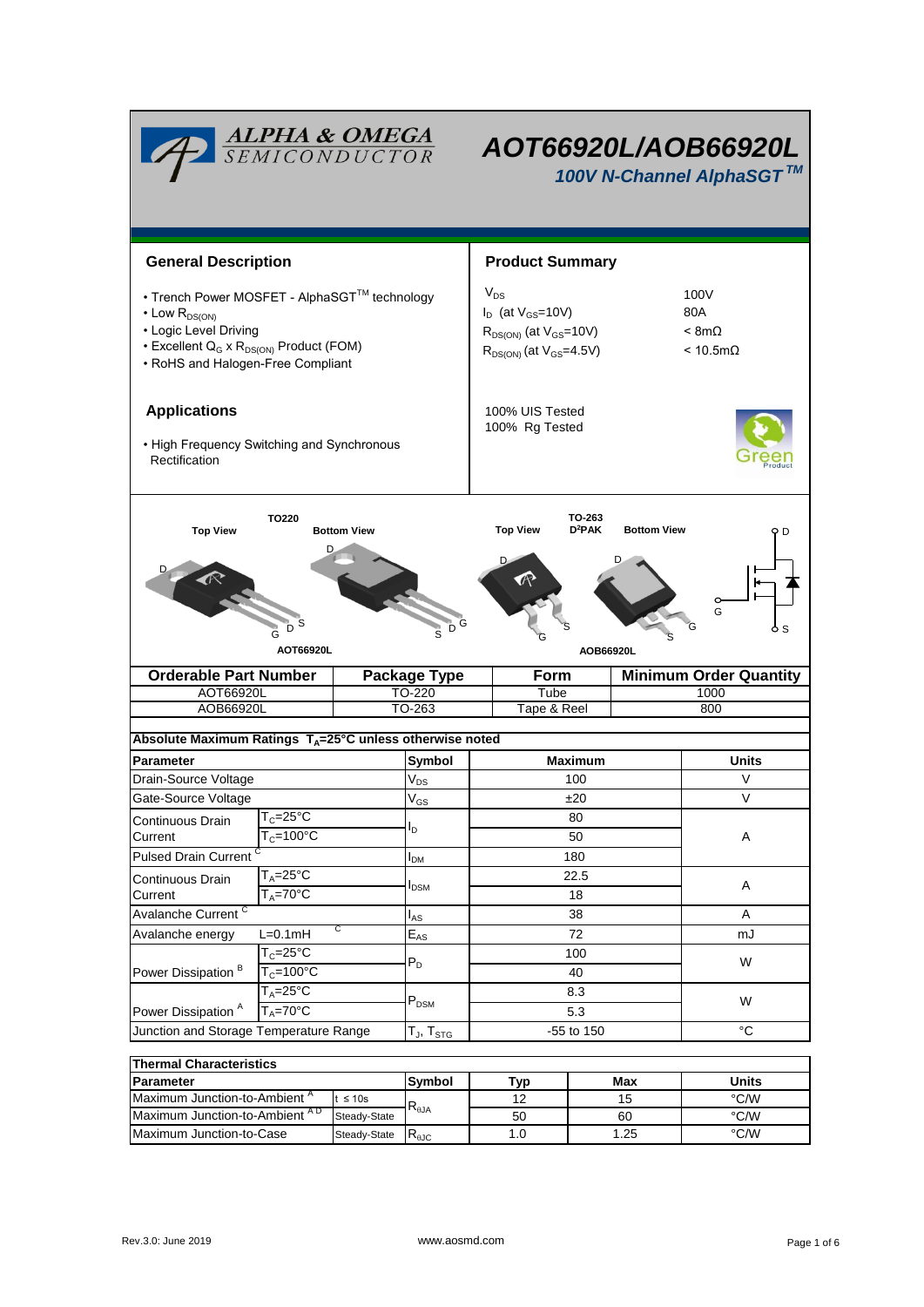

#### **Electrical Characteristics (TJ=25°C unless otherwise noted)**

| <b>Symbol</b>                | Parameter                                                                       | <b>Conditions</b>                                                                                           |                     |     | <b>Typ</b>   | <b>Max</b> | <b>Units</b> |  |  |  |  |  |
|------------------------------|---------------------------------------------------------------------------------|-------------------------------------------------------------------------------------------------------------|---------------------|-----|--------------|------------|--------------|--|--|--|--|--|
| <b>STATIC PARAMETERS</b>     |                                                                                 |                                                                                                             |                     |     |              |            |              |  |  |  |  |  |
| $\mathsf{BV}_{\mathsf{DSS}}$ | Drain-Source Breakdown Voltage                                                  | $I_D = 250 \mu A$ , $V_{GS} = 0V$                                                                           |                     |     |              |            | V            |  |  |  |  |  |
| I <sub>DSS</sub>             |                                                                                 | V <sub>DS</sub> =100V, V <sub>GS</sub> =0V                                                                  |                     |     |              | 1          |              |  |  |  |  |  |
|                              | Zero Gate Voltage Drain Current                                                 |                                                                                                             | $T_i = 55^{\circ}C$ |     |              | 5          | μA           |  |  |  |  |  |
| l <sub>GSS</sub>             | Gate-Body leakage current                                                       | $V_{DS} = 0V$ , $V_{GS} = \pm 20V$                                                                          |                     |     |              | ±100       | nA           |  |  |  |  |  |
| $V_{GS(th)}$                 | Gate Threshold Voltage                                                          | $V_{DS} = V_{GS}$ , $I_D = 250 \mu A$                                                                       |                     | 1.5 | 2.0          | 2.5        | $\vee$       |  |  |  |  |  |
| $R_{DS(ON)}$                 | Static Drain-Source On-Resistance                                               | $V_{GS}$ =10V, I <sub>D</sub> =20A                                                                          |                     |     | 6.5          | 8.0        | $m\Omega$    |  |  |  |  |  |
|                              |                                                                                 |                                                                                                             | $T_J = 125$ °C      |     | 11.3         | 13.8       |              |  |  |  |  |  |
|                              |                                                                                 | $\overline{V_{GS}}$ =4.5V, I <sub>D</sub> =20A                                                              |                     |     | 8.3          | 10.5       | $m\Omega$    |  |  |  |  |  |
| $g_{FS}$                     | $\overline{V_{DS}}$ =5V, I <sub>D</sub> =20A<br><b>Forward Transconductance</b> |                                                                                                             |                     |     | 65           |            | S            |  |  |  |  |  |
| $V_{SD}$                     | Diode Forward Voltage                                                           | $IS=1A, VGS=0V$                                                                                             |                     | 0.7 | $\mathbf{1}$ | $\vee$     |              |  |  |  |  |  |
| ls                           | Maximum Body-Diode Continuous Current                                           |                                                                                                             |                     | 80  | A            |            |              |  |  |  |  |  |
|                              | <b>DYNAMIC PARAMETERS</b>                                                       |                                                                                                             |                     |     |              |            |              |  |  |  |  |  |
| $C_{\text{iss}}$             | <b>Input Capacitance</b>                                                        |                                                                                                             |                     |     |              |            | рF           |  |  |  |  |  |
| $C_{\rm oss}$                | <b>Output Capacitance</b>                                                       | V <sub>GS</sub> =0V, V <sub>DS</sub> =50V, f=1MHz                                                           |                     | 485 |              | рF         |              |  |  |  |  |  |
| $C_{rss}$                    | Reverse Transfer Capacitance                                                    |                                                                                                             |                     | 13  |              | рF         |              |  |  |  |  |  |
| $R_{g}$                      | Gate resistance                                                                 | $f = 1$ MHz                                                                                                 |                     | 0.5 | 1.1          | 1.8        | Ω            |  |  |  |  |  |
|                              | <b>SWITCHING PARAMETERS</b>                                                     |                                                                                                             |                     |     |              |            |              |  |  |  |  |  |
| $Q_g(10V)$                   | <b>Total Gate Charge</b>                                                        | $V_{GS}$ =10V, $V_{DS}$ =50V, $I_{D}$ =20A                                                                  |                     |     | 35           | 50         | nC           |  |  |  |  |  |
| $Q_g(4.5V)$                  | Total Gate Charge                                                               |                                                                                                             |                     |     | 16.7         | 25         | nC           |  |  |  |  |  |
| $Q_{gs}$                     | Gate Source Charge                                                              |                                                                                                             |                     |     | 8            |            | nC           |  |  |  |  |  |
| $\mathsf{Q}_{\mathsf{gd}}$   | Gate Drain Charge                                                               |                                                                                                             |                     | 5   |              | nC         |              |  |  |  |  |  |
| $\mathsf{Q}_{\mathsf{oss}}$  | Output Charge                                                                   | $V_{GS}$ =0V, $V_{DS}$ =50V                                                                                 |                     |     | 44           |            | nC           |  |  |  |  |  |
| $t_{D(on)}$                  | Turn-On DelayTime                                                               | $V_{GS}$ =10V, $V_{DS}$ =50V, R <sub>1</sub> =2.5 $\Omega$ ,<br>$\mathsf{R}_{\mathsf{GEN}}\!\!=\!\!3\Omega$ |                     |     | 10           |            | ns           |  |  |  |  |  |
| $t_{\sf r}$                  | Turn-On Rise Time                                                               |                                                                                                             |                     |     | 4            |            | ns           |  |  |  |  |  |
| $t_{D(off)}$                 | Turn-Off DelayTime                                                              |                                                                                                             |                     |     | 31           |            | ns           |  |  |  |  |  |
| $t_f$                        | <b>Turn-Off Fall Time</b>                                                       |                                                                                                             |                     | 6   |              | ns         |              |  |  |  |  |  |
| $\mathfrak{t}_{\text{rr}}$   | Body Diode Reverse Recovery Time                                                | $I_F = 20A$ , di/dt=500A/ $\mu$ s                                                                           |                     |     | 34           |            | ns           |  |  |  |  |  |
| $Q_{rr}$                     | $I_F = 20A$ , di/dt=500A/ $\mu$ s<br>Body Diode Reverse Recovery Charge         |                                                                                                             |                     |     | 170          |            | nC           |  |  |  |  |  |

A. The value of  $R_{0JA}$  is measured with the device mounted on 1in<sup>2</sup> FR-4 board with 2oz. Copper, in a still air environment with  $T_A = 25^\circ$  C. The Power dissipation P<sub>DSM</sub> is based on R  $_{0}$ A t≤ 10s and the maximum allowed junction temperature of 150°C. The value in any given application depends on the user's specific board design.

B. The power dissipation P<sub>D</sub> is based on T<sub>J(MAX)</sub>=150°C, using junction-to-case thermal resistance, and is more useful in setting the upper dissipation limit for cases where additional heatsinking is used.

C. Single pulse width limited by junction temperature  $T_{\text{J}(MAX)}$ =150°C.

D. The  $R_{0JA}$  is the sum of the thermal impedance from junction to case  $R_{0JC}$  and case to ambient.

E. The static characteristics in Figures 1 to 6 are obtained using <300us pulses, duty cycle 0.5% max.

F. These curves are based on the junction-to-case thermal impedance which is measured with the device mounted to a large heatsink, assuming a maximum junction temperature of  $T_{J(MAN)}=150^\circ$  C. The SOA curve provides a single pulse rating.

G. The maximum current rating is package limited.

H. These tests are performed with the device mounted on 1 in<sup>2</sup> FR-4 board with 2oz. Copper, in a still air environment with T<sub>A</sub>=25°C.

APPLICATIONS OR USE AS CRITICAL COMPONENTS IN LIFE SUPPORT DEVICES OR SYSTEMS ARE NOT AUTHORIZED. AOS DOES NOT ASSUME ANY LIABILITY ARISING OUT OF SUCH APPLICATIONS OR USES OF ITS PRODUCTS. AOS RESERVES THE RIGHT TO IMPROVE PRODUCT DESIGN,FUNCTIONS AND RELIABILITY WITHOUT NOTICE.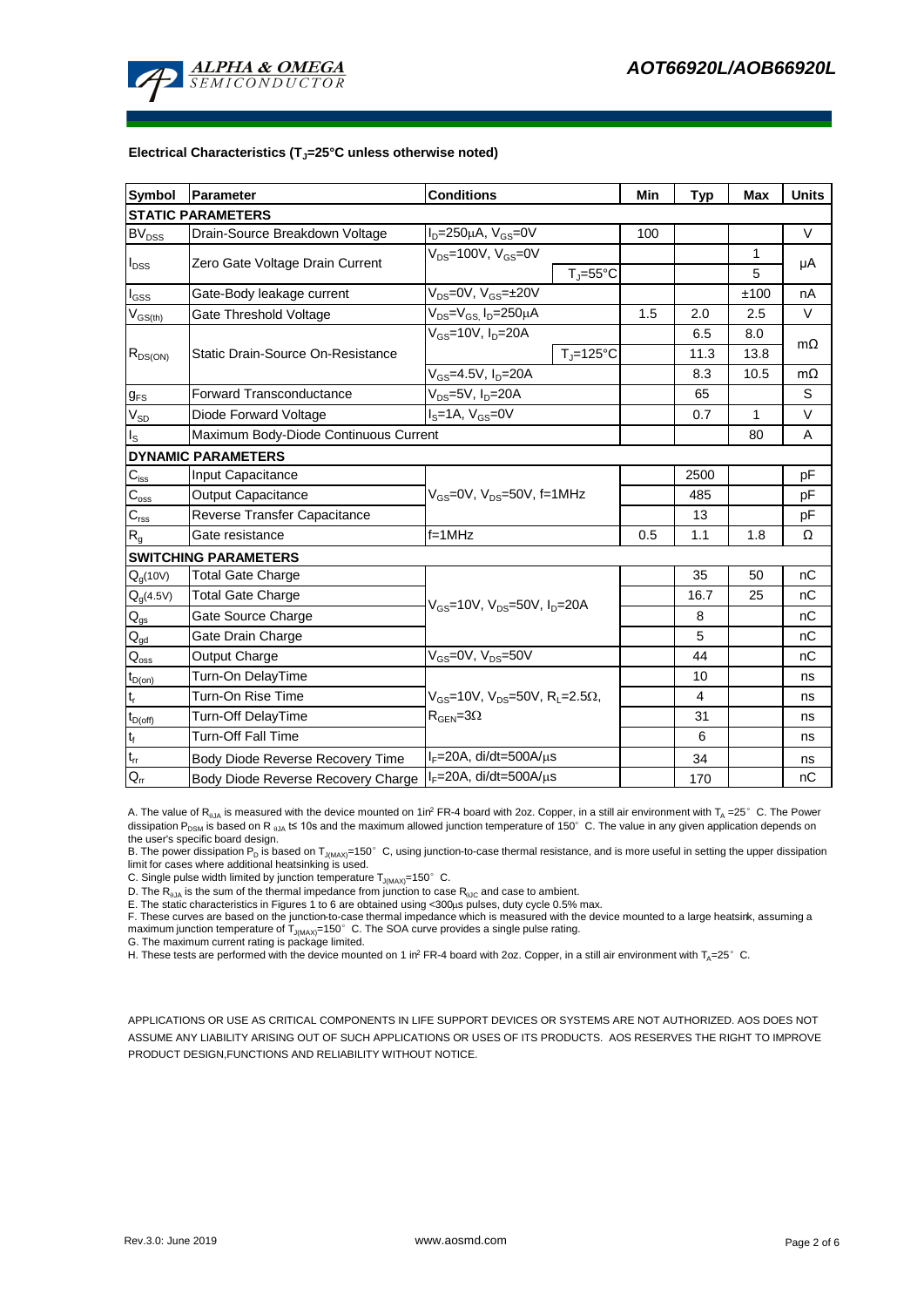

### **TYPICAL ELECTRICAL AND THERMAL CHARACTERISTICS**

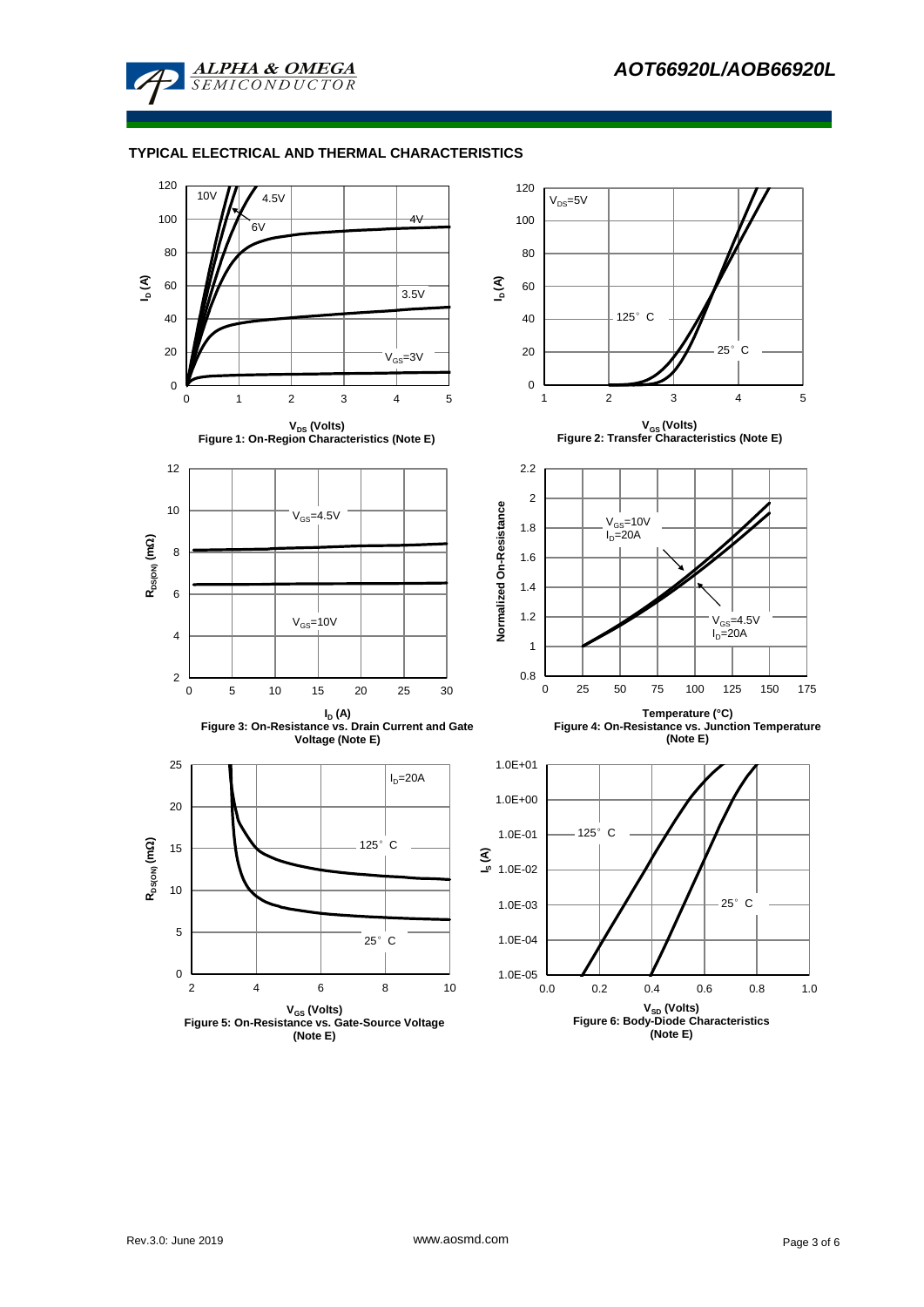

#### **TYPICAL ELECTRICAL AND THERMAL CHARACTERISTICS**

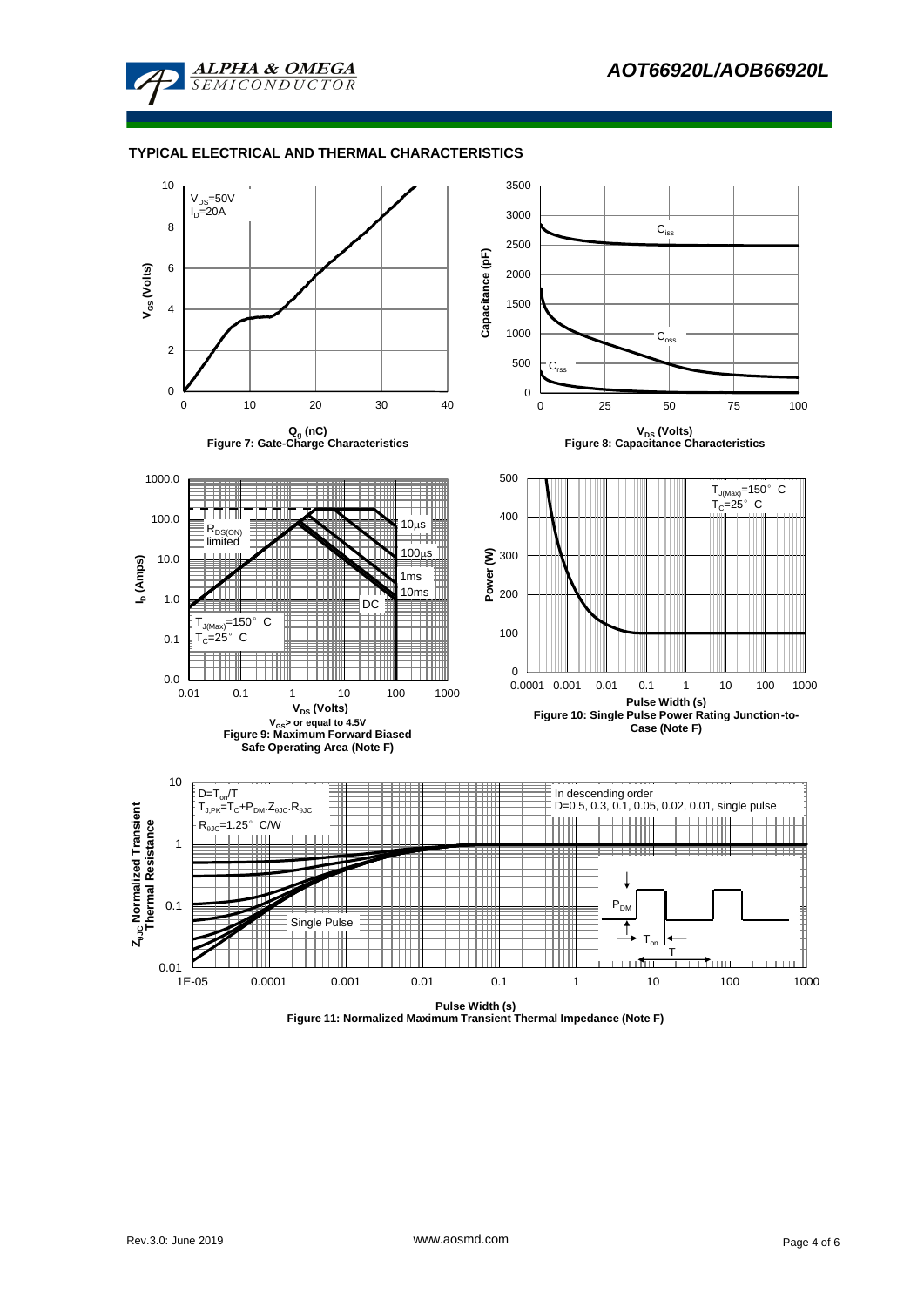

#### **TYPICAL ELECTRICAL AND THERMAL CHARACTERISTICS**



**Figure 16: Normalized Maximum Transient Thermal Impedance (Note H)**